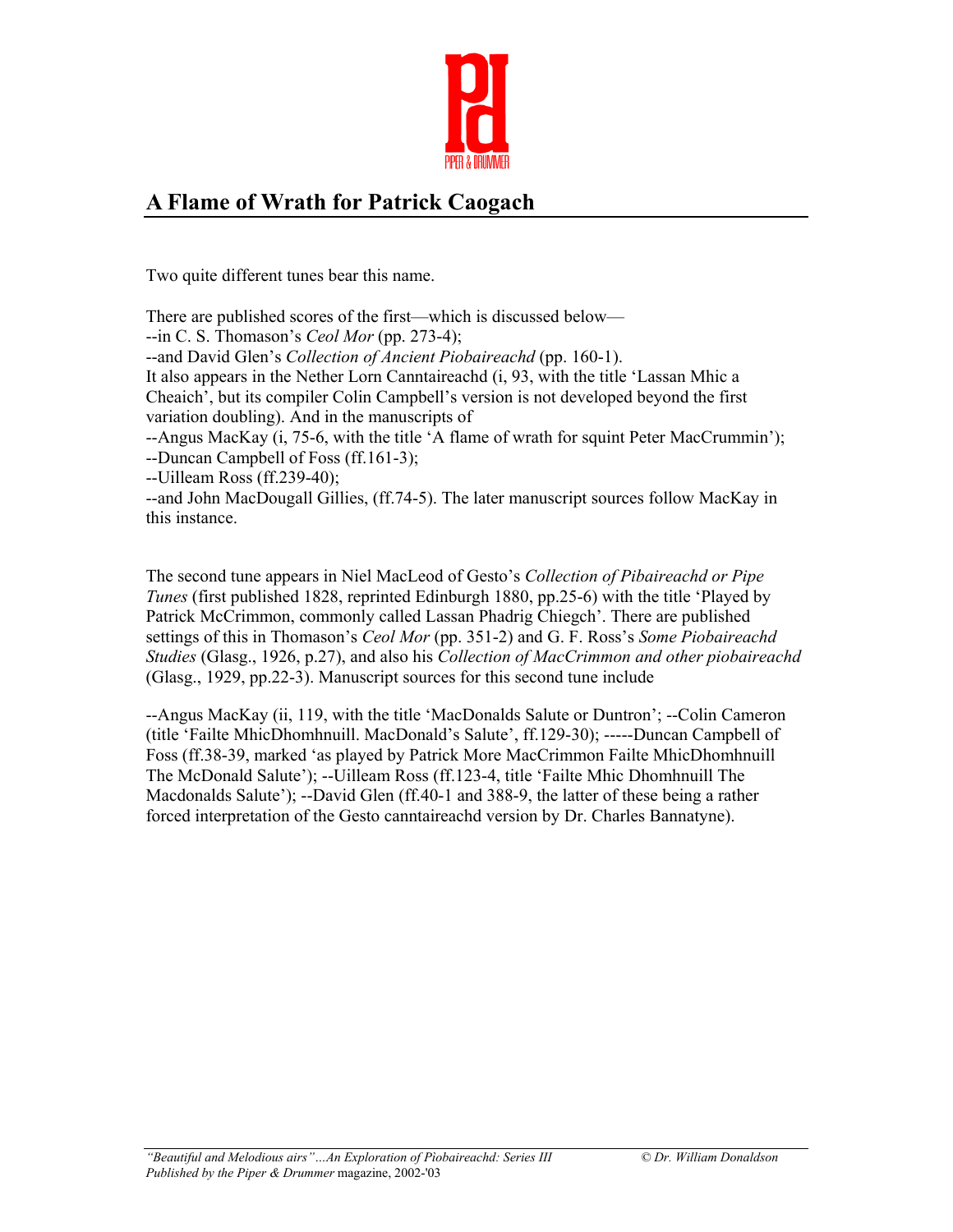

Angus MacKay sets the tune as follows:

Lasan Phadruig Chaoig for squimt Peter Acce tame of arrack mancounce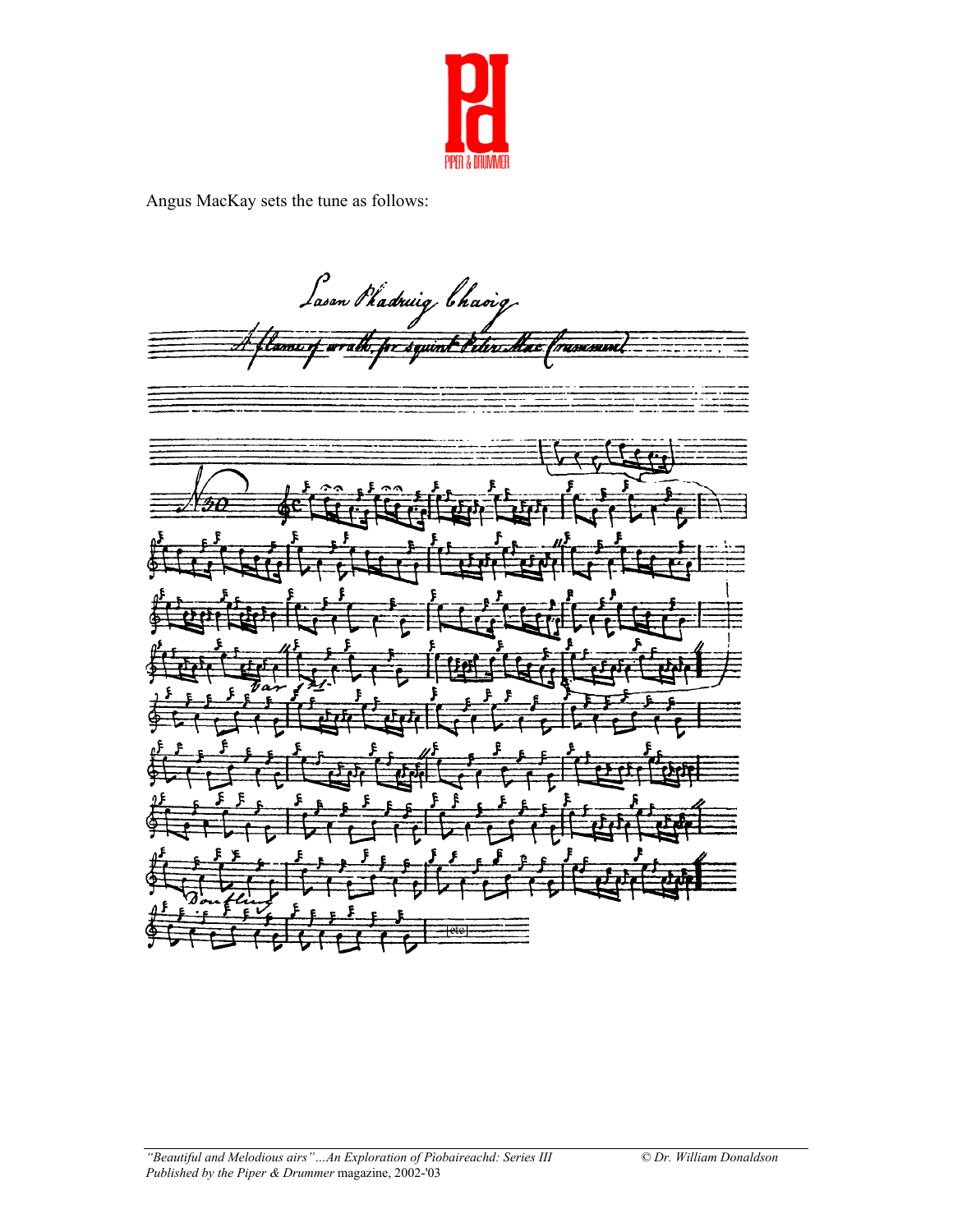

Most notators appear to have struggled with the timing of this interesting tune. Of the later settings David Glen's might be considered one of the more shapely interpretations. Glen set the tune as follows:

## SQUINTING PETER'S FLAME OF WRATH.

## LASAN PHÀDRUIG CHAOIG MHIC CRUIMEIN.

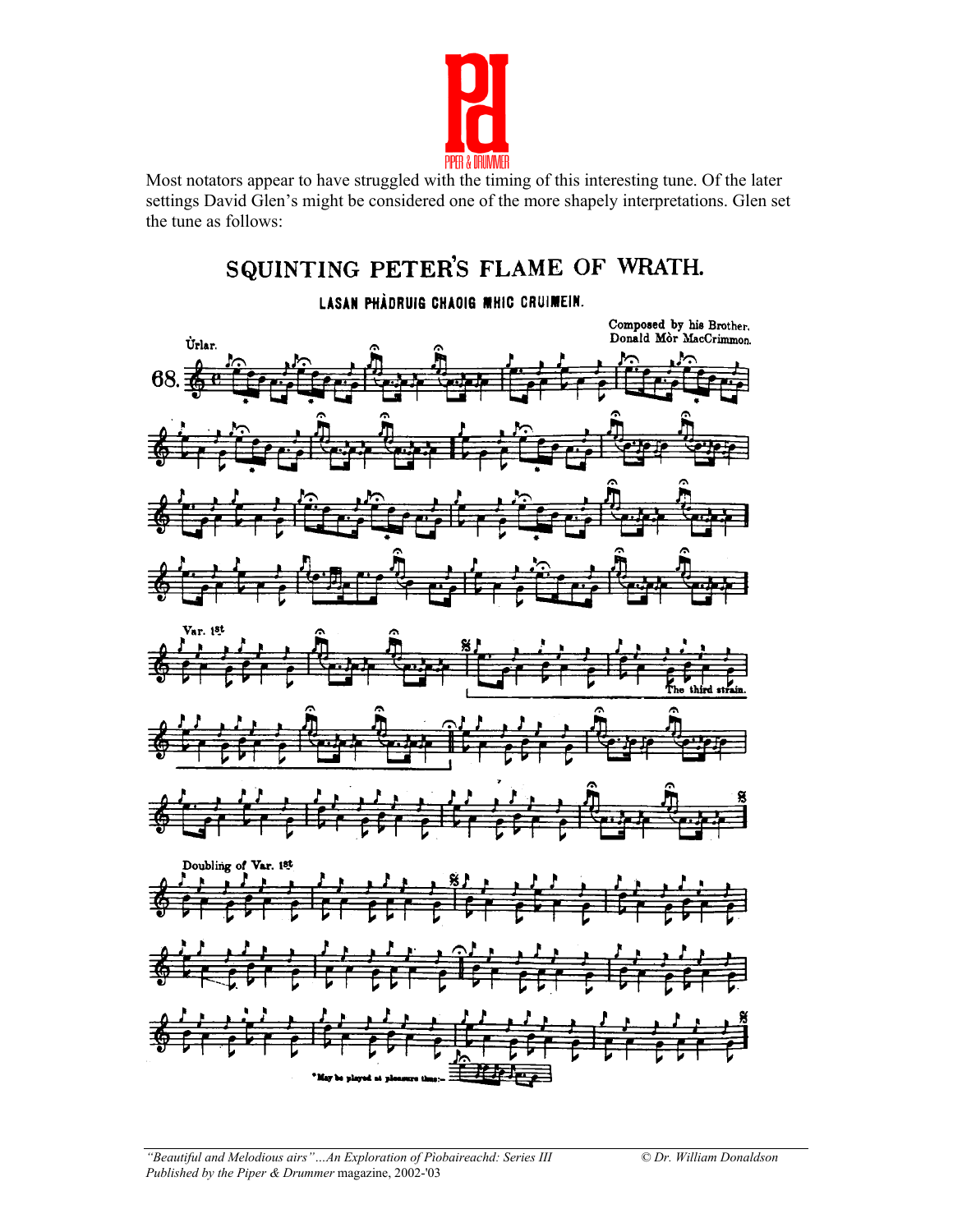

Glen times the crunluath variations thus:

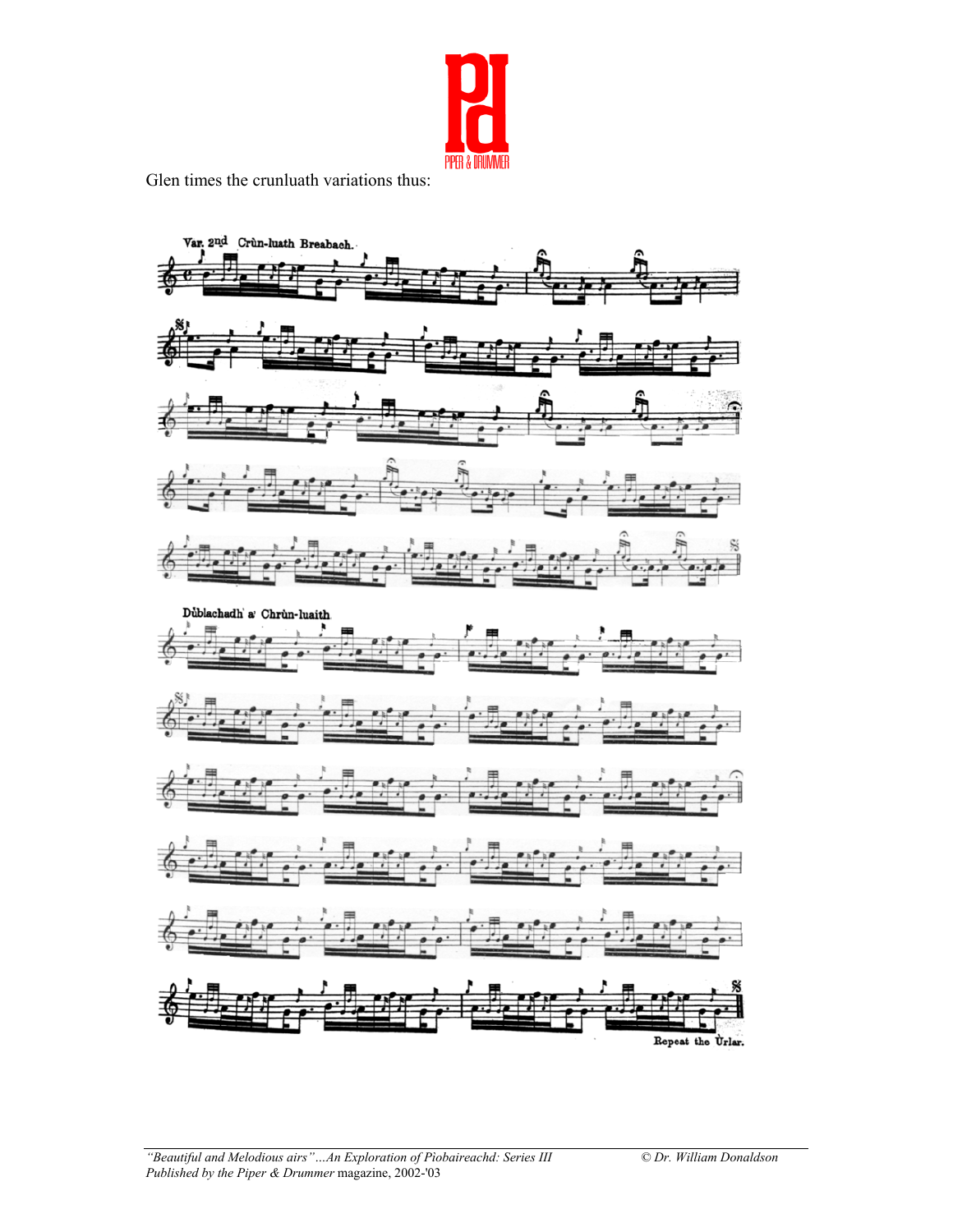

## *Commentary*

Gesto's notes to his collection (published as 'Remarks by Captain MacLeod, as far as he has been informed by the late John MacCrimmon, piper, Dunvegan, Isle of Skye', *Celtic Magazine*, vol. 8, 1883, pp.434-5) state: '*Lasson, alias* the Flame of *Phadrig Chiegh*. Played by Patrick Maccrimmon at a time he, with his party, set fire to many houses in Kintail, in consequence of a quarrel between the Mackenzies and the Mackays of Lord Reay'.

James Logan gives the story in fuller form in his 'Account of the Hereditary Pipers' prefixed to Angus MacKay's *Collection of Ancient Piobaireachd*: 'Donald *Mòr* had a brother who lived in Glenelg… who was known by the name of Patrick *Caog*, on account of a squint or defect in one of his eyes. This young man had a quarrel with his foster brother, a native of Kintail. Sometime after the dispute, while he was in the act of washing his face, in a burn or rivulet adjoining his dwelling, the Kintail man came behind him, and treacherously with his dirk gave him a mortal blow. This being made known to Donald Mòr at Dunvegan, he prepared to revenge the untimely death of his brother, and taking his Pipes up to MacLeod's room, he threw them on the bed. MacLeod surprised, demanded to know what had occurred. In few words he related to him the affair, when the laird pacified the enraged Piper, and promised him, on condition of his remaining at home, to see justice done before the expiration of twelve months. Macleod thought that his wrathful Piper would forget the cruel murder by that time, and allow his ire to abate; but such was not the case, for on the termination of the twelve months, he set out himself for Glenelg, without informing any one of his intention; and finding on his arrival there that the murderer of his brother had gone to Kintail, he pursued his journey thither.

The offender, having been apprised of his arrival, concealed himself in the house of a friend; and the inhabitants of the village not choosing to deliver him up, MacCrimmon was so enraged, that he resolved to set their houses on fire,--a resolution which he found an opportunity of carrying into effect that night, and burned eighteen of their houses, which caused the loss of several lives. (This is called Lasan Phadruig Chaog, or a flame of wrath for Squinting Peter). Donald then made his escape to Lord Rea's country, where he remained for some time under the protection of Donald Duaghall Mackay, afterwards Lord Rea, with whom he had been formerly acquainted.'

As sometimes happens, however, a quite different tale attaches to the tune, this one referring to the famous piper Iain Dall MacKay as follows:

'One of the MacCruimeins, a celebrated musician known by the cognomen of Padruig Caogach, owing, we suppose, to his inveterate habit of twitching or winking with his eyes, was about that time composing a new pipe tune. Two years had elapsed since the first two measures of it had become known and popular, but owing to its unfinished state it was called "Am Port Leathach". Some of the greatest poets have experienced more difficulty in supplying a single line or couplet than in the structure and harmonisation of an entire piece. Musicians, too, have experienced similar perplexities, and Padruig Caogach had fairly stuck. The embryo tune was everywhere chanted and everywhere applauded, but no—the genius of composition seemed to exult at a distance and to wink at Caogach's perplexity.